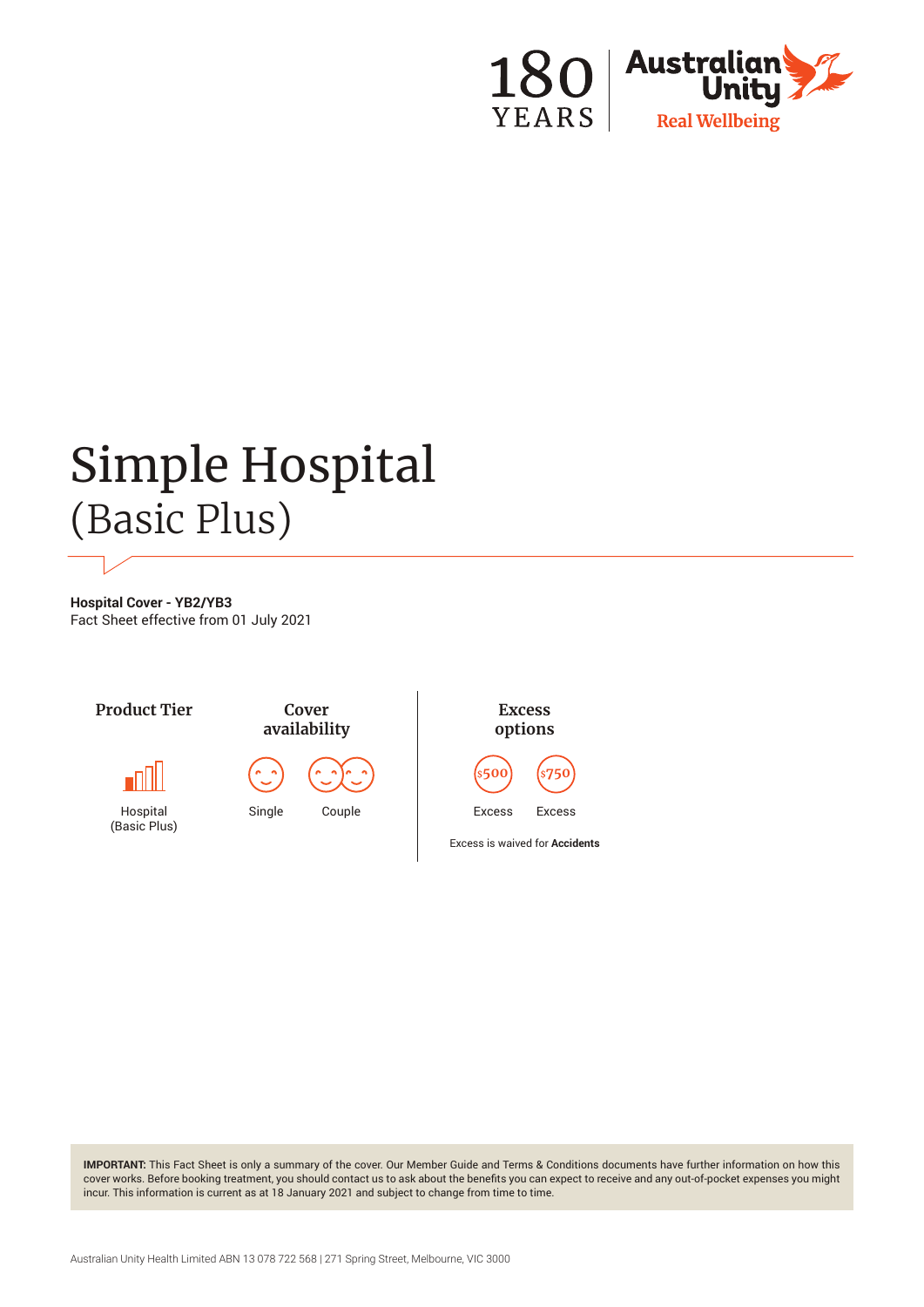# **Simple Hospital** (Basic Plus)



The table(s) below must be read together with the "Important Information" section, which provides further detail on your benefits, out-of-pockets and waiting periods. In addition you should read the table(s) in conjunction with the Clinical Categories Explained document to understand what treatments are included under each Clinical Category. This document can be found online at australianunity.com.au/clinical-categories-explained

| <b>Clinical Category</b>                                                        | Agreement<br><b>Private Hospital</b> | Public Hospital,<br>shared room |
|---------------------------------------------------------------------------------|--------------------------------------|---------------------------------|
| Covered                                                                         |                                      |                                 |
| <b>Dental Surgery</b>                                                           | <b>◆ Covered</b>                     | $\vee$ Covered                  |
| <b>Hernia and Appendix</b>                                                      | $\vee$ Covered                       | $\vee$ Covered                  |
| <b>Joint Reconstructions</b>                                                    | $\vee$ Covered                       | $\vee$ Covered                  |
| <b>Tonsils, Adenoids and Grommets</b>                                           | <b>◆</b> Covered                     | $\vee$ Covered                  |
| <b>Restricted</b>                                                               |                                      |                                 |
| <b>Hospital Psychiatric Services</b>                                            | <b>O</b> Restricted                  | $\vee$ Covered                  |
| <b>Palliative Care</b>                                                          | <b>O</b> Restricted                  | $\vee$ Covered                  |
| <b>Rehabilitation</b>                                                           | <b>O</b> Restricted                  | $\vee$ Covered                  |
| <b>Not Covered</b>                                                              |                                      |                                 |
| <b>Assisted Reproductive Services</b>                                           | <b>X</b> Not Covered                 | <b>X</b> Not Covered            |
| <b>Back, Neck and Spine</b>                                                     | <b>X</b> Not Covered                 | <b>X</b> Not Covered            |
| <b>Blood</b>                                                                    | X Not Covered                        | <b>X</b> Not Covered            |
| <b>Bone, Joint and Muscle</b>                                                   | <b>X</b> Not Covered                 | <b>X</b> Not Covered            |
| <b>Brain and Nervous System</b>                                                 | <b>X</b> Not Covered                 | <b>X</b> Not Covered            |
| <b>Breast Surgery (Medically</b><br>Necessary)                                  | <b>X</b> Not Covered                 | <b>X</b> Not Covered            |
| <b>Cataracts</b>                                                                | <b>X</b> Not Covered                 | <b>X</b> Not Covered            |
| <b>Chemotherapy, Radiotherapy and</b><br><b>Immunotherapy for Cancer</b>        | <b>X</b> Not Covered                 | X Not Covered                   |
| <b>Diabetes Management (excluding</b><br>insulin pumps)                         | <b>X</b> Not Covered                 | <b>X</b> Not Covered            |
| <b>Dialysis For Chronic Kidney</b><br><b>Failure</b>                            | <b>X</b> Not Covered                 | <b>X</b> Not Covered            |
| <b>Digestive System</b>                                                         | <b>X</b> Not Covered                 | <b>X</b> Not Covered            |
| <b>Ear, Nose and Throat</b>                                                     | <b>X</b> Not Covered                 | <b>X</b> Not Covered            |
| Eye (Not Cataracts)                                                             | <b>X</b> Not Covered                 | <b>X</b> Not Covered            |
| <b>Gastrointestinal Endoscopy</b>                                               | <b>X</b> Not Covered                 | <b>X</b> Not Covered            |
| Gynaecology                                                                     | <b>X</b> Not Covered                 | X Not Covered                   |
| <b>Heart and Vascular System</b>                                                | <b>X</b> Not Covered                 | <b>X</b> Not Covered            |
| <b>Implantation of Hearing Devices</b>                                          | <b>X</b> Not Covered                 | <b>X</b> Not Covered            |
| <b>Insulin Pumps</b>                                                            | <b>X</b> Not Covered                 | <b>X</b> Not Covered            |
| <b>Joint Replacements</b>                                                       | <b>X</b> Not Covered                 | <b>X</b> Not Covered            |
| <b>Kidney and Bladder</b>                                                       | X Not Covered                        | <b>X</b> Not Covered            |
| <b>Lung and Chest</b>                                                           | <b>X</b> Not Covered                 | X Not Covered                   |
| <b>Male Reproductive System</b>                                                 | <b>X</b> Not Covered                 | <b>X</b> Not Covered            |
| <b>Miscarriage and Termination of</b><br>Pregnancy                              | X Not Covered                        | X Not Covered                   |
| <b>Pain Management</b>                                                          | X Not Covered                        | X Not Covered                   |
| <b>Pain Management with Device</b>                                              | <b>X</b> Not Covered                 | <b>X</b> Not Covered            |
| <b>Plastic and Reconstructive</b><br><b>Surgery (Medically Necessary)</b>       | <b>X</b> Not Covered                 | <b>X</b> Not Covered            |
| <b>Podiatric Surgery (Provided by a</b><br><b>Registered Podiatric Surgeon)</b> | <b>X</b> Not Covered                 | <b>X</b> Not Covered            |
| <b>Pregnancy and Birth</b>                                                      | <b>X</b> Not Covered                 | <b>X</b> Not Covered            |
| <b>Skin</b>                                                                     | <b>X</b> Not Covered                 | <b>X</b> Not Covered            |
| <b>Sleep Studies</b>                                                            | <b>X</b> Not Covered                 | <b>X</b> Not Covered            |
| <b>Weight Loss Surgery</b>                                                      | <b>X</b> Not Covered                 | <b>X</b> Not Covered            |

| <b>Further Benefits Provided by Australian Unity</b>        |                                                                                                                                                                                                                                                                                                                                                                                                        |  |
|-------------------------------------------------------------|--------------------------------------------------------------------------------------------------------------------------------------------------------------------------------------------------------------------------------------------------------------------------------------------------------------------------------------------------------------------------------------------------------|--|
| <b>Service</b>                                              | <b>Additional Information</b>                                                                                                                                                                                                                                                                                                                                                                          |  |
| <b>Accident Cover</b>                                       | If you need hospital treatment for an injury<br>sustained during an Accident that occurred after<br>joining this cover, and the hospital treatment<br>is within a Clinical Category that is listed as<br>Restricted or Not Covered, that hospital treatment<br>will be treated as Covered.                                                                                                             |  |
| <b>Emergency Ambulance</b>                                  | Ambulance transportation to hospital. You are<br>covered for emergency ambulance transportation<br>to hospital provided that the transport is<br>coded and invoiced as emergency transport<br>by a recognised State Ambulance authority.<br>Some State schemes already cover ambulance<br>services<br>Also includes two ambulance attendances per<br>person per calendar year, where you are not taken |  |
|                                                             | to hospital.                                                                                                                                                                                                                                                                                                                                                                                           |  |
| <b>Hospital Care at Home</b><br>& Rehabilitation at<br>Home | Receive short-term support from our approved<br>service provider in the comfort of your own home<br>to avoid or reduce a hospital stay following a<br>hospital admission, when referred by a medical<br>practitioner. Subject to prior application and<br>approval. Waiting periods may apply, depending<br>on the treatment.                                                                          |  |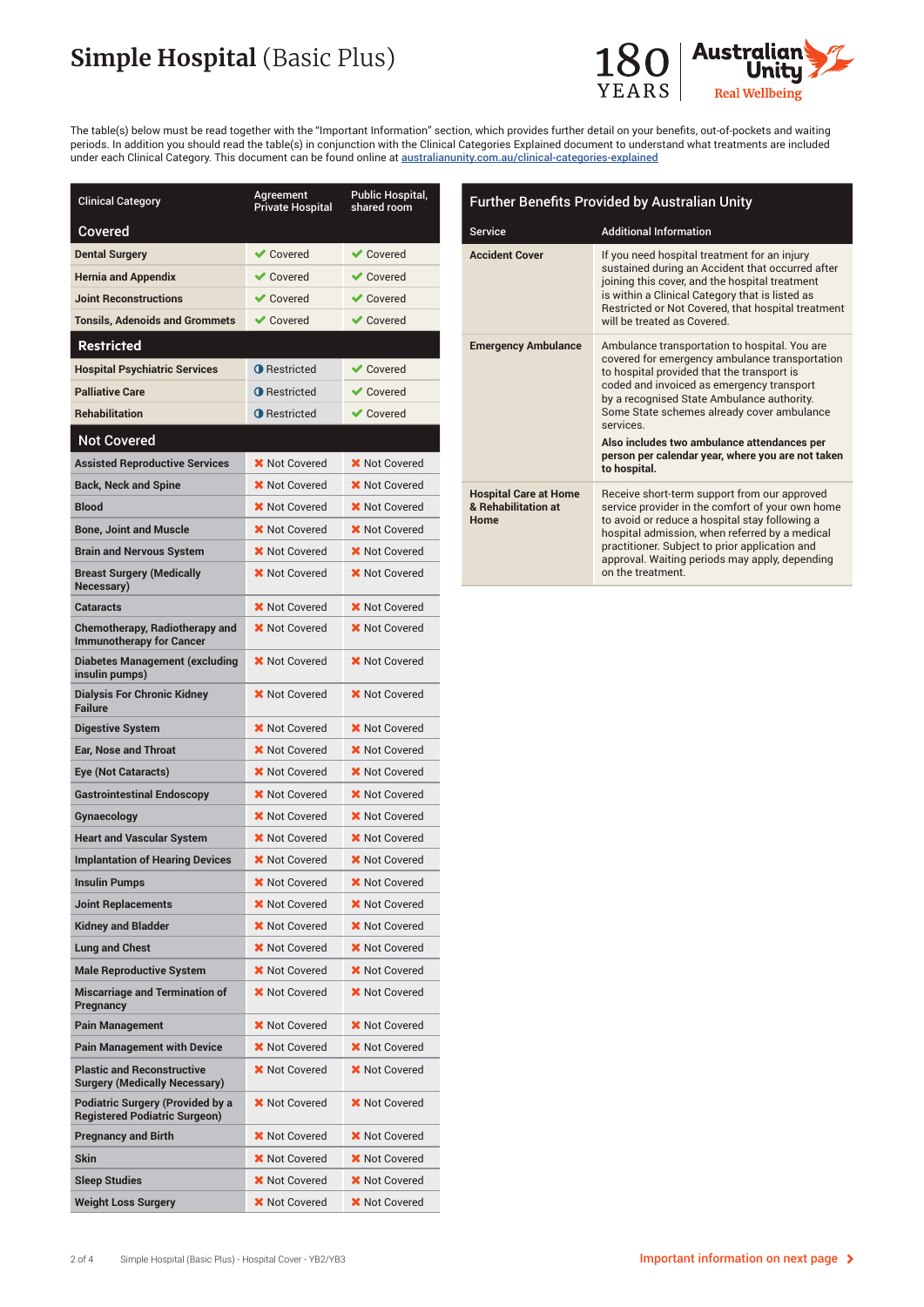## **Additional Benefits of the Cover**

#### **Preventative Health Services**

Australian Unity is committed to our members' wellbeing. Some health conditions may be prevented or reduced via simple lifestyle changes like a good diet and increased physical activity. Preventative Health Services can offer practical support to help bring about positive change in members' lives. The following Preventative Health Services are offered under your cover: **Doctor Health Checks, Cervical Cancer Vaccinations, Quit Smoking, Weight Loss, Lift for Life, Step into Life, Diabetes Australia Membership, Mammogram Screening, Bone Density Scan** and **Personal Health Coaching**. To check your eligibility, which providers and programs you are able to use and any waiting periods that may apply, please contact Australian Unity. More information can be found at australianunity.com.au/wellnessbenefits

#### **Health Support Programs**

The diagnosis of a chronic condition or illness can leave you feeling vulnerable and overwhelmed. Australian Unity at home Health Support programs are there to increase your knowledge, skills and confidence – and ultimately, help improve or sustain your health and wellbeing. Work with a team of highly qualified and experienced health consultants to develop a personalised plan that complements the care you are already receiving. We have a range of programs available, including support for Diabetes, Heart-related conditions and mental health care. This includes the **MindStep® Mental Health Program**. To check programs available and your enrolment eligibility and any waiting periods that may apply, please contact Australian Unity. More information can be found at australianunity.com.au/wellnessbenefits

### **Important Information**

#### **Covered treatments means your hospital cover will pay benefits towards:**

#### **Except for the Clinical Category Podiatric Surgery (Provided by a Registered Podiatric Surgeon):**

- Accommodation in an agreement Private Hospital room/ward for overnight or same day admission
- Accommodation in a Public Hospital, shared room/ward for overnight or same day admission up to the minimum (default) rate as set by the Australian Government
- Operating theatre and intensive care fees
- Medication in hospital approved by the Pharmaceutical Benefits Scheme (PBS) (excluding medication you take home)
- Allied health services directly related to your admission provided by the hospital (e.g. physiotherapy) while admitted
- Dressings and other consumables while admitted. Excludes robotic surgery consumables unless otherwise covered for your treatment by the agreement between Australian Unity and the hospital. Please contact your hospital about any out-of-pocket costs.
- Attending doctor/surgeon fees raised while admitted
- Most diagnostic tests during your admission e.g. pathology and radiology
- The cost of a prosthesis as listed in the prostheses list set out in the
- Private Health Insurance (Prostheses) Rules, as in force from time to time
- Private room in an agreement Private Hospital where available

#### **Under our Accident Cover - For the Clinical Category Podiatric Surgery (Provided by a Registered Podiatric Surgeon):**

- Accommodation in an agreement Private Hospital room/ward for overnight or same day admission
- Accommodation in a Public Hospital, shared room/ward for overnight or same day admission up to the minimum (default) rate as set by the Australian Government
- The cost of a prosthesis as listed in the prostheses list set out in the Private Health Insurance (Prostheses) Rules, as in force from time to time
- Private room in an agreement Private Hospital where available

#### **Hospital Cover Limitations**

This product only provides hospital cover for Accidents and the selected services listed as Covered in the hospital table. The additional benefits you'll receive under this cover, compared to what you'll receive as a public (Medicare) patient in a public hospital, are choice of doctor and bypassing the public waiting list by accessing agreement Private Hospitals for services listed as Covered in the hospital table.

#### **Out-of-pocket costs**

If you are admitted to hospital (including for Covered treatments) you may have out-of-pocket costs, some of which have been detailed below.

If you want more specific information about what you can expect these costs to be, we recommend you obtain a quote from your doctors/hospital before undergoing treatment. Then contact us for details of benefits before proceeding with your treatment.

Additionally, benefits are not payable for claims where you have the right to claim compensation, damages or benefits from another source (e.g. TAC or WorkCover), now or at a later date.

#### **Waiting Periods**

You cannot receive benefits for any items or services you may have received while you are serving a relevant waiting period. However, if you've already served your waiting periods on an equivalent or higher level of cover with any registered Australian health fund and join within 30 days of leaving that fund, you will not have to re-serve your waiting periods. Otherwise, waiting periods will apply from the date you re-join. If you've upgraded your cover, your waiting periods for the higher benefits will start on the date you upgrade, but you can still claim an equivalent benefit to your previous level of cover during that period.

Simple Hospital (Basic Plus) waiting periods are:

- 2 months: Psychiatric, Rehabilitation and Palliative Care
- 12 months: all pre-existing conditions except Psychiatric, Rehabilitation and Palliative Care
- No waiting period for Emergency Ambulance, or hospital treatment required for an injury sustained during an Accident that occurs after joining this cover
- 2 months: all other treatments included on your cover

#### **Pre-existing conditions**

A pre-existing condition is an ailment, illness or condition that in the opinion of a medical practitioner appointed by Australian Unity (not your own doctor), the signs or symptoms of that ailment, illness or condition existed at any time in the period of six months ending on the day on which you joined Australian Unity or upgraded your cover, irrespective of whether you were aware of it. If you make a hospital claim in the first 12 months of your joining or upgrading your cover, we will ask you to get your consulting doctors or other practitioner (e.g. your dentist, GP or specialist) to complete a medical report. You should ask us to carry out this assessment before going into hospital.

#### **Accidents**

Accident means an unplanned and unforeseen event, occurring by chance, and leading to bodily injuries caused solely and directly by an external force or object requiring treatment from a Medical Practitioner (defined here as a medical doctor who is not the member or a relative of the Member) within 7 days of the event, but excludes injuries arising out of: surgical procedures; unforeseen illness; pregnancy; drug use; and aggravation of an underlying condition or injury.

#### **Restricted Services**

Restricted services are hospital claims which are limited to a minimum (default) benefit. This is the minimum dollar amount set by the Australian Government for accommodation as a private patient in a shared room of a public hospital. A Restricted service does not pay any money towards the cost of intensive care or theatre fees in a private hospital or private day centre. Therefore you may incur a large out-ofpocket expense. Contact us on 13 29 39 for more information.